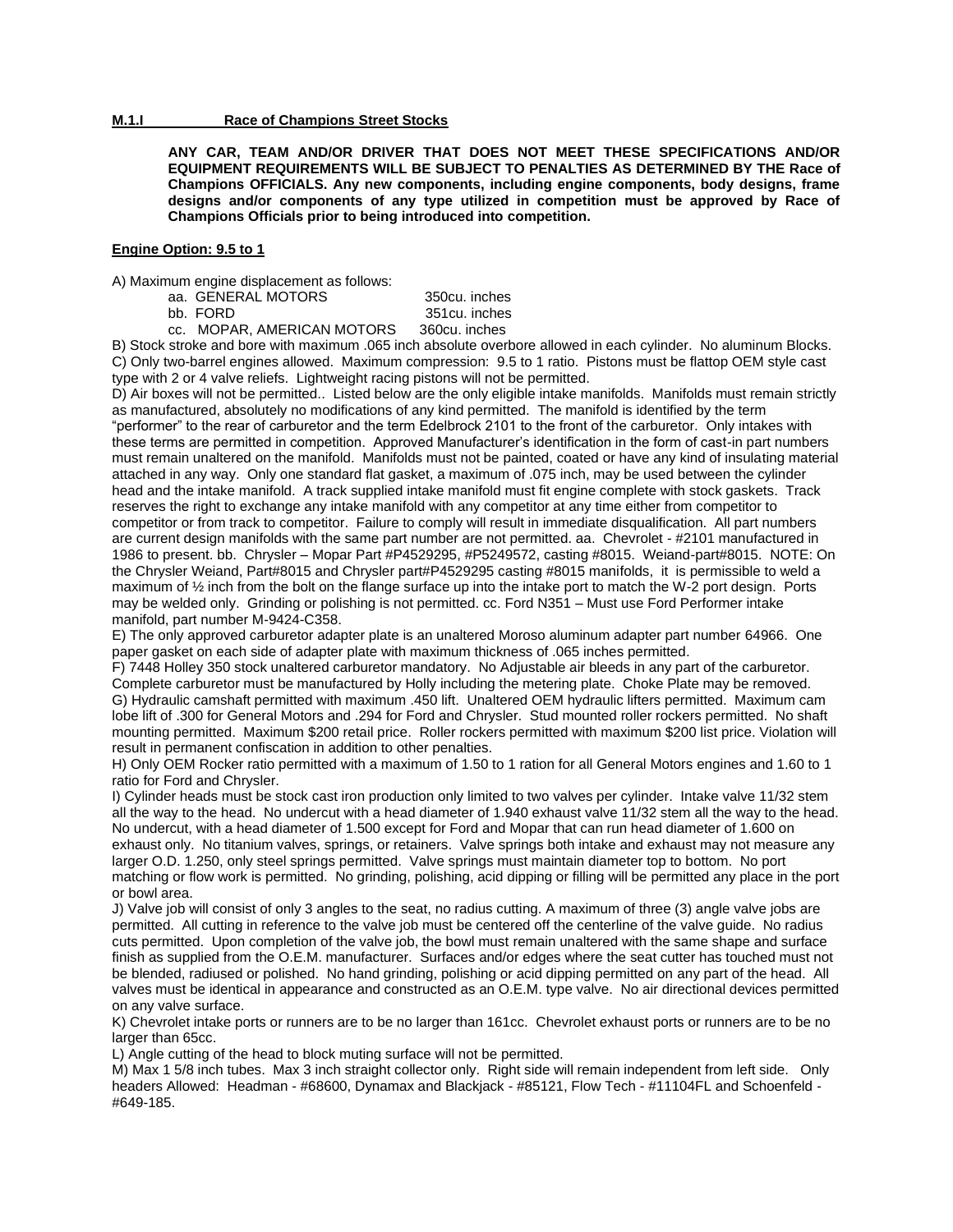N) Maximum three inch pipes and must not touch.

O) After market pulley systems allowed. Maximum retail price of \$230.

P) Vortex Style- center bolt valve cover heads will not be permitted.

Q) Stock valves with maximum 1.94 intake and 1.5 exhaust except for 1.6 exhaust for Ford and Mopar Engine.

R) The head bolt holes cannot be offset or drilled for the purpose of moving the head in any direction.

## **Engine Option: 8.5 to 1**

A) Maximum engine displacement as follows:

| .<br>aa. GENERAL MOTORS                                            | 350 cu. inches |
|--------------------------------------------------------------------|----------------|
| bb. FORD                                                           | 351 cu. inches |
| cc. MOPAR, AMERICAN MOTORS                                         | 360 cu. inches |
| ik atraka and bara with mayimum. OCE inah ayarbara allawad in aqab |                |

B) Stock stroke and bore with maximum .065 inch overbore allowed in each cylinder. No tolerance. No aluminum blocks.

C) Only two-barrel engines allowed. Maximum compression: 8.5 to 1 ratio. Pistons must be flattop or dish OEM style cast type with 2 or 4 valve reliefs. Lightweight racing pistons will not be permitted.

D) Cast iron intakes only, no chemical or physical alterations of intake allowed. Port matching will not be permitted E) Stock exhaust manifolds only. Maximum 2 1/8 inch outlet. No high performance style allowed. No LT1.

F) Stock unaltered OEM 2bbl. Carburetor with a maximum 1 3/8 Venturi size and no spacer plate or 7448 Holley 350 Stock unaltered carburetor with an unaltered Moroso 64966 spacer plate. Adjustable air bleeds in any part of the carburetor will not be permitted. Complete carburetor must be manufactured by Holley including the metering plate. Choke plate may be removed.

G) Hydraulic camshaft permitted with maximum .390 intake and .410 exhaust lift. Unaltered OEM hydraulic lifters permitted. Maximum cam lobe lift of .260 for General Motors and .243 for Ford and Chrysler.

H) Only OEM rocker ratio permitted with a maximum of 1.50 to 1 ration for all General Motor engines and 1.60 to 1 ratio for Ford and Chrysler.

I) Cylinder heads must be stock cast iron production only limited to two valves per cylinder. Intake valve 11/32 stem all the way to the head. No undercut with a head diameter of 1.940 exhaust valve 11/32 stem all the way to the head. No undercut, with a head diameter of 1.500 except for Ford and Mopar that can run head diameter of 1.600 on exhaust only. No titanium valves, springs, or retainers. Valve springs both intake and exhaust may not measure any larger O.D. 1.250, only steel springs permitted. Valve springs must maintain diameter top to bottom. No port matching or flow work is permitted. No grinding, polishing, acid dipping or filling will be permitted any place in the port or bowl area.

J) Valve job will consist of only three angles to the seat no radius cutting. A maximum of three (3) angle valve jobs are permitted. All cutting in reference to the valve job must be centered off the centerline of the valve guide. No radius cuts permitted. Upon completion of the valve job, the bowl must remain unaltered with the same shape and surface finish as supplied from the O.E.M. manufacturer. Surfaces and/or edges where the seat cutter has touched must not be blended, radiused or polished. No hand grinding, polishing or acid dipping permitted on any part of the head. All valve must be identical in appearance and constructed as an O.E.M. type valve. No air directional devices permitted on any valve surface.

K) Angle cutting of the head to block muting surface will not be permitted

L) Vortex Style- center bolt valve cover heads will not be permitted.

M) Stock valves with maximum 1.94 intake and 1.5 exhaust except for 1.6 exhaust for Ford and Mopar Engine.

N) The head bolt holes cannot be offset or drilled for the purpose of moving the head in any direction.

## **Crate Engine Option**

(The goal of the crate motor program is to continue to reduce the cost of the motors and facilitate Equitable competition. All rules are subject to change without notice.)

A) Unaltered and sealed GM crate engine P/N 88958602 or P/N 19258602

B) Track Officials reserve the right to impound, inspect, replace, and/or have an independent engine builder inspect and test any competitors crate engine at any time.

C) Any team found to have altered and/or tampered and/or removed any engine seal(s) will be subject to IMMEDIATE disqualification from the event, loss of all points and monies, suspension and/or other penalties issued from Track Management and Track Officials. Any seals that in the judgment of the track Manager and/or Track Officials that have been tampered with and/or altered will result in engine being declared ineligible for competition. Track Officials may impound the ineligible engine for further inspection and/or return it to and authorized Crate

Engine Dealer, at the expense of the team, for engine re-certification. If, at the conclusion of testing, the engine been declared altered, modified or tampered with, the confiscation of the engine, an indefinite suspension and/or additional fines and penalties as deemed appropriate by the Track Manager and Track Officials.

D) Must use the same carburetor and adaptor plate rules as the custom built engines.

E) Rev module #MSD 8728 must be used and set at a max 6300 RPM.

F) All crate engines may be subjected to the same engine tech as non-crate engines.This includes that a site plug as stated in the Rulebook must be installed in the oil pan. The cos of resealing an inspected crate engine will not be part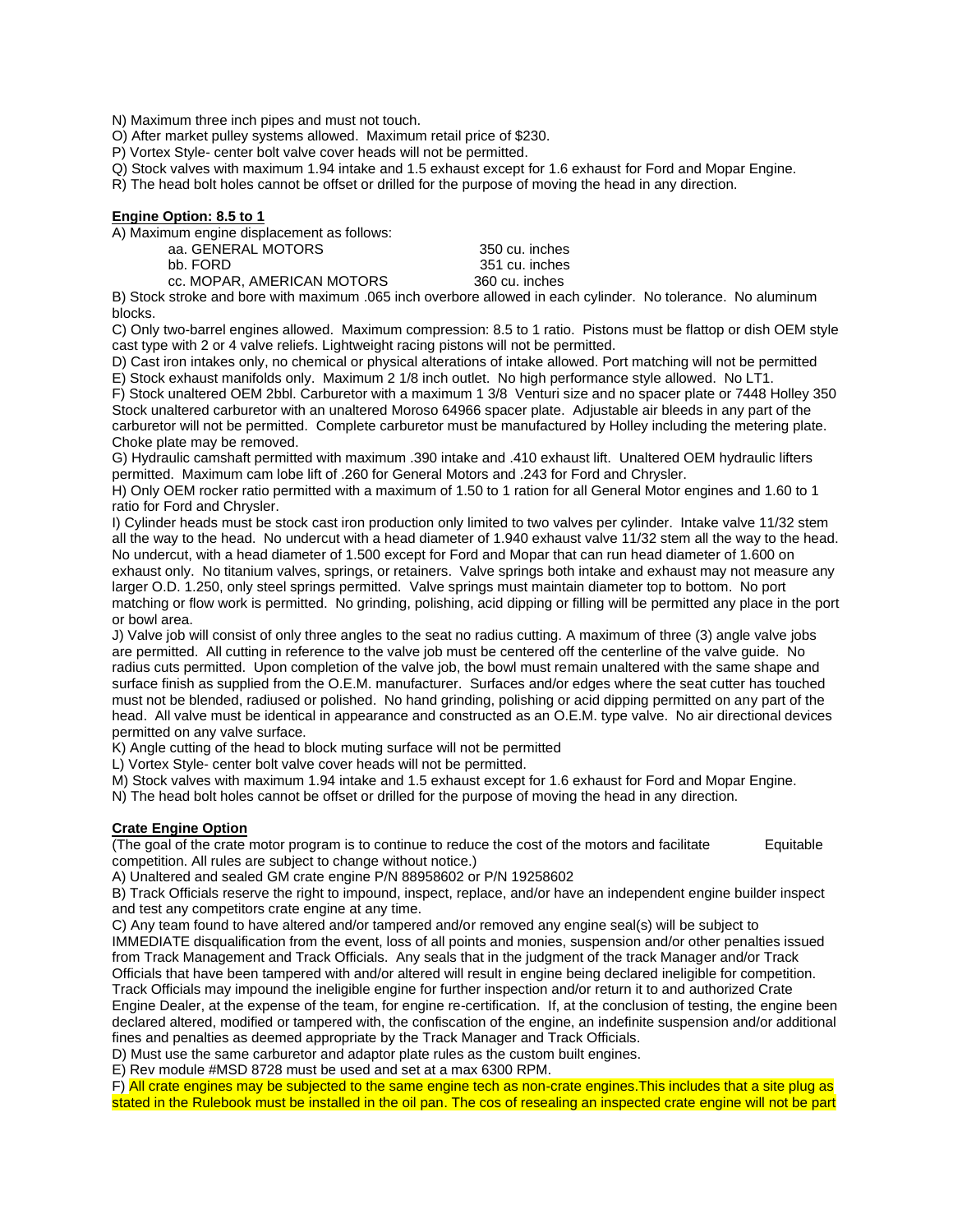of inspection and is the competitor's sole responsibility. .The responsibility is placed solely on the race team to reseal any crate engine.

## **Carburetors**

A) Solid gas pedal required. (No Cables) Two (2) return springs required.

B) Carburetor must be stock and unaltered, NO Epoxy, Safety wire is okay.

C) Minimum 8 inch and maximum 17-inch diameter filter element.

D) Minimum 1 ½ inch to maximum of 4-inch dry paper type only.

E) Air filter top and bottom may be aluminum or steel. No air foil or flow devices in or built into top or bottom.

F) Hood will not be bubbled or bowed up for air filter.

G) Fuel regulators will be permitted, only, no fuel logs or any other devices.

# **Transmission**

A) Only stock type Automatic transmission with stock components permitted.

B) All forward gears and reverse must be in working order.

C) Stock torque converter must be used. 11-inch converter to be measured across the center outside to outside of converter.

D) Lock up torque converters will not be permitted. Electronic components will not be permitted.

E) Direct Drive will not be permitted.

F) Aluminum Drive Shaft will not be permitted.

## **Rear End**

A) Only stock components may be used throughout rear axle assembly.

B) Locked, limited slip rear end, welded or posi-traction rear ends will not be permitted.

C) Must be 7.5 metric rear end only.

# **Radiator**

A) Aluminum radiators, single pass or double pass, are allowed.

B) Antifreeze coolant will not be permitted,. Water only.

C) Only one radiator permitted.

D) Electric fans allowed. (must be one or the other, mechanical or electric)

E) Aluminum water pumps allowed.

## **Exhaust**

A) High performance styles will not be permitted. The LT1 type/style exhaust will not be permitted..

B) Two (2) separate straight pipes extended to exit behind the driver, with one H-style pipe allowed.

C) No X-style pipes allowed.

D) Mufflers are optional.

E) No inverting of manifolds.

#### **Brakes**

A) Four wheel working hydraulic brakes required. Adjustable bias, front to rear and left to right will not be permitted.

B) Lightening of braking plates, brake drums and/or brake shoes by cutting or trimming metal is NOT permitted.

C) Stock appearing safety hub allowed.

D.) Disc brakes will not be permitted on the rear axle of the car. Four-wheel disc brakes will not be permitted. Only

the front axle may have disc brakes.

D) Aftermarket master cylinders allowed, with a 25 lb. weight penalty.

#### **Competing Models**

A) Open to any North American 108-inch minimum wheelbase car. NO Mustangs, Camaros, Firebirds or similar-type cars.

B) **All cars must weigh 3300 lbs minimum WITH driver after race, 3300 lbs with crate motors. No allowance for fuel before or after the race. No more than 53% Left side weight with driver after race. No allowance for fuel before or after the race. 8.5 to 1 compression option engine must weigh 3200 lbs minimum after race. No allowance for fuel before or after the race.**

C) Track width - maximum 73" measured at edge of wheel for 110" wheelbase and maximum 71" for 108" wheelbase.

#### **Frame**

- A) A single "X" is allowed with Transmission Mount. No other bracing or reinforcing allowed. (Max tubing 1  $\frac{3}{4}$ " x .095")
- B) All mounts must be in stock location and unaltered for that make and model of car.
- C) Frame must be completely stock for that year, make and model.
- D) Sectioning, channeling or chopping will not be permitted.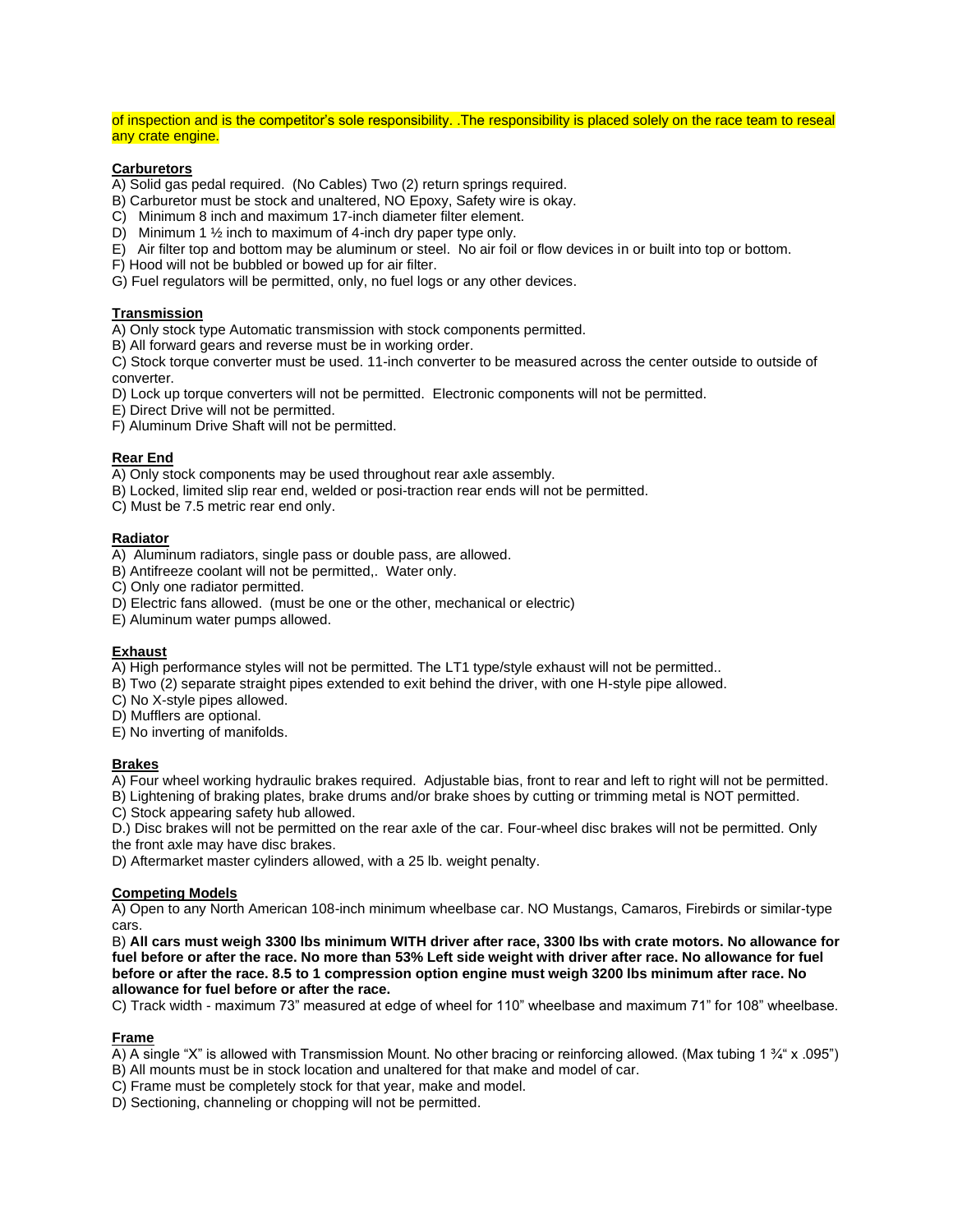E) Radiator support may be fabricated with tech approval and must be in stock location.

F) Six (6) Point roll cage minimum required. Must have a minimum of three (3) bars on the driver's side door, and two

(2) bars on the right side door. The roll bar must be located directly behind the driver and reach as close as possible to the roof and left side of the car.

G) Rear hoops allowed. Must run parallel to rear frame. Maximum of two (2) vertical supports permitted with tech approval. Rear of main hoop to be no less than 25 inches from center of rear axle.

H) Front Hoops allowed with tech approval.

I) All Ballasts must have a minimum of two (2), ½ inch bolts/rod minimum to secure weight and must be bolted to the frame or frame structure.

J) All weight must not be lower than frame at the point of mounting and must be inside of frame rails. No weight inside driver's compartment. No weight is to be mounted below the fuel cell.

K) All weight must be painted white and car No. must be legible on all ballast.

L) Rear frame rails with rotted or rusted out rails may be replaced with 2 x3 .120 wall steel tube after rear end. Stock spring pockets and stock spring panel must stay intact.

# **Body**

A) The interior of the car must be completely stripped.

B) Head lights and tail lights must be removed.

C) All glass must be completely removed.

D) Full Lexan windshield with two (2) supports in center of windshield must be used.

E) Front and rear wheel wells may be removed.

F) Hood and trunk may have webbing removed but must be hinged or pinned.

G) No cutting, chopping, channeling or shortening allowed.

H) Stock hood and trunk latches must be removed and replaced with hood pins.

I) Hood may not be bubbled of bowed up to allow air cleaner clearance.

J) Any holes in firewall must be filled.

K) All doors must be welded or bolted shut.

L) One nerf bar per side allowed between front and rear wheels. Maximum 1 1/2 inch x .120 wall. All edges must be rounded and all mounted bolts must be counter sunk.

M) Aftermarket tail and nose pieces allowed.

N) Stock appearing **STEEL or ALUMINUM** only aftermarket body panels allowed at Tech Directors discretion. Must use Stock Steel roof.

O) Fabrication of a cockpit will not be permitted.

P) Extensions of any part of the body may extend below the frame will not be permitted.

Q) Doors, inner panels, fenders and roof may remove webbing and trunk floor may be removed.

R) Roof height must not be below 49" inches. Original roof may be replaced with aftermarket fiberglass roof. If

fiberglass is used a roll bar must be mounted above driver's head either from front to back of halo, or side-to-side.

S) Rear spoilers allowed with no vertical or horizontal bracing. Only bracing is to be mounting point. Maximum size 5" x 60" mounted in the center of the rear trunk.

T) Batteries in driver compartment will not be permitted.

U) Fiberglass Hoods allowed. Must be flush (sealed) to windshield.

V) Firewall is to be stock and in stock location. If firewall was removed, it must be replaced and must be in stock location, flat side to side and not foot box. Stock shape with 18-gauge steel sheet metal. Must be even with farthest point of windshield. Stock Master cylinder must be in stock location and must be reinforced to eliminate flex in firewall. This will be **CLOSELY MONITORED BY THE TECH OFFICIALS.**

W) Stock transmission tunnel. NO Cock pitting.

# **Gas Tank and Installation**

A) Fuel cells are mandatory.

B) Fuel cells must be mounted inside center of trunk. No offset permitted. Bottom of the cell must not be lower than the center of the rear axle. Fuel cell must be securely strapped down with metal straps only. No holes in trunk lid allowed. One (1) Fuel cell only.

C) The fuel line must exit from the top or side of the fuel cell. No fuel lines in the driver's compartment. No electric fuel pumps.

D) A complete firewall must seal the trunk area from the driver's compartment. Minimum 20-gauge steel.

E) Fuel cell must be secured with four (4) over the top and two (2) in each direction metal straps.

## **Miscellaneous**

A) All cars may have stock steering column. Removable steering wheel permitted subject to inspection by Tech. Cars may also use a ¾" steering shaft. Must have two (2) universal in shaft or slip shaft.

B) All cars must have two (2) drive shaft hoops. Minimum 1/4" steel. One (1) front and one (1) rear.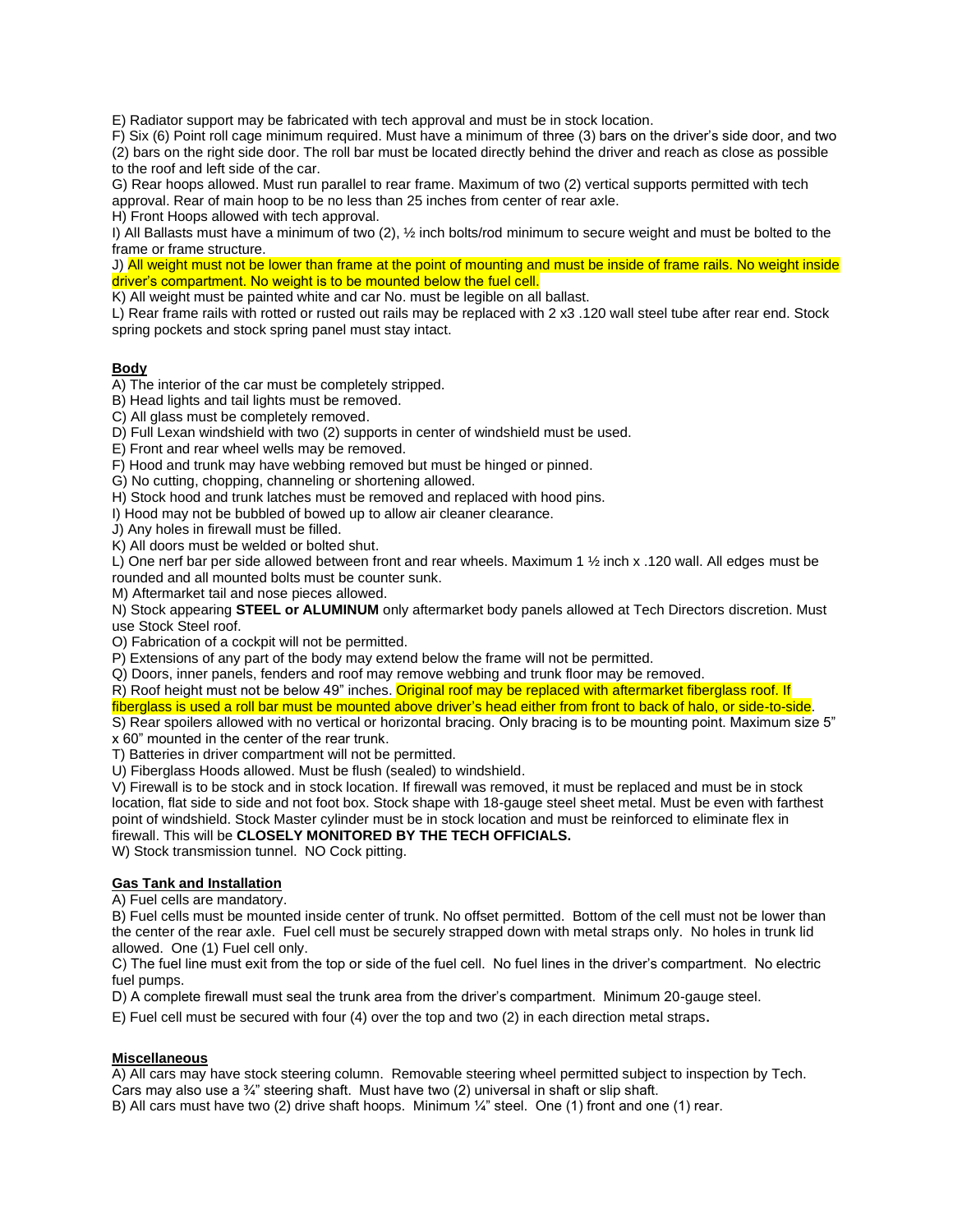C) Drive shaft MUST be painted white.

D) Electric fans allowed. (must be one or the other, mechanical or electric)

E) Traction control devices will not be permitted

F) MSD type ignitions will not be permitted.

G) One Way Radio System is MANDATORY.

H) All cars must be equipped with a one-way radio or scanner to monitor the Race Director's instructions. This is mandatory

I) Two (2) way communication permitted, including but not limited to, two (2) way radios, cell phones, etc. will not be permitted.

J) Frequency is 454.000 and it is the driver's responsibility to maintain the device. Failure to do so may include a black flag or disqualification during race conditions.

# **Suspension**

A) Modifying of the suspension will not be permitted (strictly stock). MOUNTS MUST BE IN STOCK LOCATION, including rear spring pockets. Front upper control arm mounting area will be checked with a tram bar.

B) Suspension parts must remain stock and unaltered for that make and model of car. Offset upper control arm shafts may be used.

C) Racing springs permitted. Jacking Bolts are allowed in front and rear.

D) Racing shocks will be permitted, re-buildable are will be permitted. Stock appearing NO external adjustable shocks, no external nitrogen or air filled. No sealed hyper screw, hyper screw or Schrader Valve. Front shocks may be mounted outboard to allow jack bolts. Shocks must not exceed \$140.00 per shock.

E) Aftermarket upper A- frame permitted. Tube style, magnetic steel upper contrl arms will be permitted. Must use stock mount, non-adjustable. Only Bolt or screw (threaded type) in ball joints will be permitted. Rod end (heim ends) will not be permitted. The ball joint, both upper and lower, must remain in the stock ball joint mounting location and may not be moved.

F) Upper and lower rear trailing arms may be reinforced between the bushings.

G) Optional Aftermarket trailing arm allowed: complete with bushings is Speedway Motors part #916-34057 only and the trailing arm without bushing is Speedway Motors part #916-34055.

H) Stock rubber, Urethane and steel bushings only allowed. NO mono ball, Heim or offset bushings allowed.

I) Additions to suspension will not be permitted.

J) Minimum of six (6)-inch frame height WITH DRIVER.

K) Only one stock type shock absorber per wheel permitted in stock location.

L) 3 piece stock replacement spindles will be permitted.

# **Wheels**

A) Seven (7) inch and Eight (8) inch maximum width for all wheels will be permitted.. Plastic, aluminum or mag wheels will not be permitted.

B) Maximum one (1) inch total wheel offset side to side.

C) Bleeder valves will not be permitted.

## **Tires**

A) Only the Towel City Hoosier sidewally tire as marked and sold by Wylie Performance or the F75 Hoosier Racing Tire, purchased from the selected tire distributor/dealer will be permitted for competition.

B) Tire soaking, or tire treatment will not be permitted.

C) Durometer rule is random car(s) must stop as directed on cool down lap to be inspected before coming to victory lane. Drivers must stay in racing groove and cannot go in grass or up high before being checked. Deliberately doing so is automatic grounds for disqualification.

D) Tire must not be altered in any way.

E) Bleeder valves will NOT be permitted.

# **Fuel**

A) Regular and standard motor vehicle pump gasoline, maximum 93 octane with no additives or mixing.

## **Mandatory Safety**

A) One (1) or two (2) piece fire suit with shoes and gloves.

B) 2015 (SA2015) Snell or newer FULL-FACED helmet. Tech approved. \*\*May change due to new standards\*\* an amendment will be released as soon as possible once the proper information is obtained.

C) Fire extinguisher must be mounted within reach of driver and safety crew.

D) Power switch clearly marked on and off within reach of driver and safety crew.

E) Fuel shutoff clearly marked on and off within reach of driver and safety crew.

F) Five (5) point safety harness labeled within five (5) years. Tech approved.

G) Window net must be securely installed.